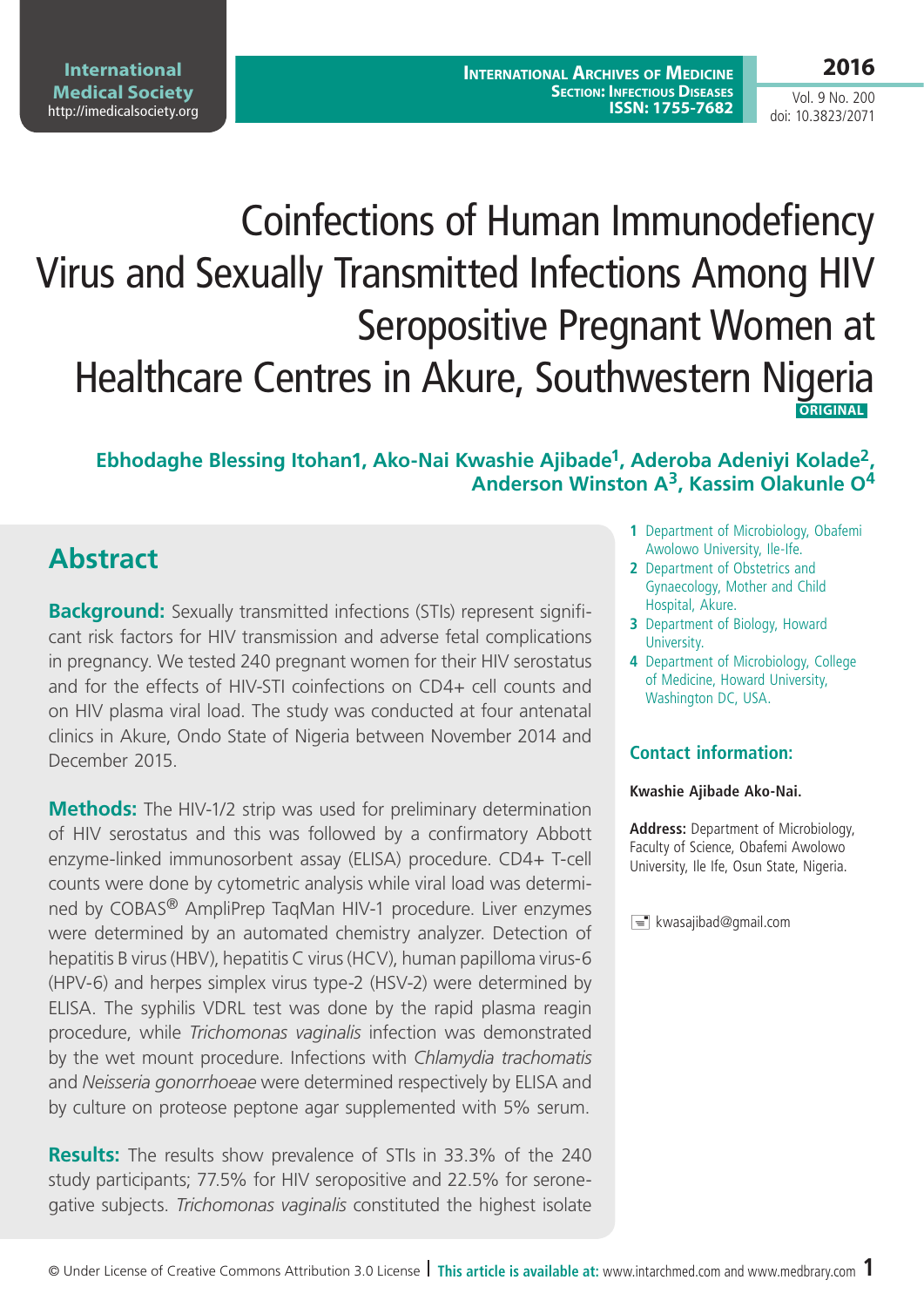**International Archives of Medicine Section: Infectious Diseases ISSN: 1755-7682** **2016**

Vol. 9 No. 200 doi: 10.3823/2071

in 50% of HIV seropositive subjects and 22.2% for seronegative controls. HIV-HBV coinfection occurred among 7 individuals while HIV-HBV-TV coinfection occurred in 4 individuals. The results also showed elevated titers of alanine aminotransferase (ALT), creatinine and total bilirubin liver enzymes in both HIV-HBV coinfection and HBV monoinfection. HIV viral loads were twice as high in HIV-HBV coinfection relative to HBV mono- infection.

**Conclusion:** The prevalence of STIs was significantly high at 54.4% among HIV seropositive pregnant women as compared to 14.3% for HIV seronegative pregnant women. *T. vaginalis* was the highest isolate at 50% in HIV seropositive subjects and may therefore be a driving factor for HIV transmission and susceptibility as very few *T. vaginalis* infections were recorded in control subjects.

#### **Keywords**

STDs; Coinfection, HIV, CD4+ Cells, Viral Load, Liver Enzymes, Pregnancy.

### **Introduction**

Studies have shown that sexually transmitted diseases (STDs) such as *Neisseria gonorrhea*, *Trichomonas vaginalis*, *Chlamydia trachomatis,* human herpes simplex-2 (HSV-2) and human papilloma virus-6 (HPV-6) are significant risk factors for HIV transmission in women [1]. HIV infection in pregnant women may lead to adverse fetal outcomes, while co-infection of HIV with any STI during pregnancy may accelerate the development of fetal and maternal complications [2]. A recent study from Nigeria reported that infection with *Trichomonas vaginalis* increased the risk of HIV infection, while another study showed an HIV infection rate of 33% among women with infections of *T. vaginalis*. Studies from Zimbabwe reported that women with a history of genital ulcers and pelvic inflammatory disease were six times more likely to contract HIV than normal individuals [3]. Another study showed that improved STD treatment in a randomized controlled trial in Tanzania reduced the rate of new HIV infections, underscoring the role of STIs in HIV susceptibility. Epidemiological studies from sub-Saharan Africa, [Europe](http://en.wikipedia.org/wiki/Europe) and [North Ame-](http://en.wikipedia.org/wiki/North_America) [rica](http://en.wikipedia.org/wiki/North_America) have suggested that there is approximately a four-times greater risk of becoming infected with HIV in the presence of a genital ulcer such as those caused by [syphilis](http://en.wikipedia.org/wiki/Syphilis) and [chancroid](http://en.wikipedia.org/wiki/Chancroid) [4]. Prevalenc e rates of syphilis as high as 30% have been described in antenatal women while 4.2% of women in a population-based study in Tanzania reported a history of genital ulcers [5]. Such co-infections may significantly increase HIV plasma viral load [6]. It was estimated that a 10-fold increase of plasma HIV RNA resulted in an 81% increased rate of HIV transmission [7, 8]. About 350-400 million people worldwide are chronically infected with HBV, with over a million individuals dying annually from HBV related complications [2]. HIV and HBV are two viruses with similar modes of transmission through sexual contact, mother-to- child transmission (MTCT) in pregnancy, breast-feeding and intravenous drug use [2]. While HIV and HBV have common modes of transmission, HBV has been shown to be about 100 times more infectious [8]. Our study investigated the frequency of HIV-STI coinfections and their effects on CD4+ cell count, HIV plasma viral load and liver enzyme elevations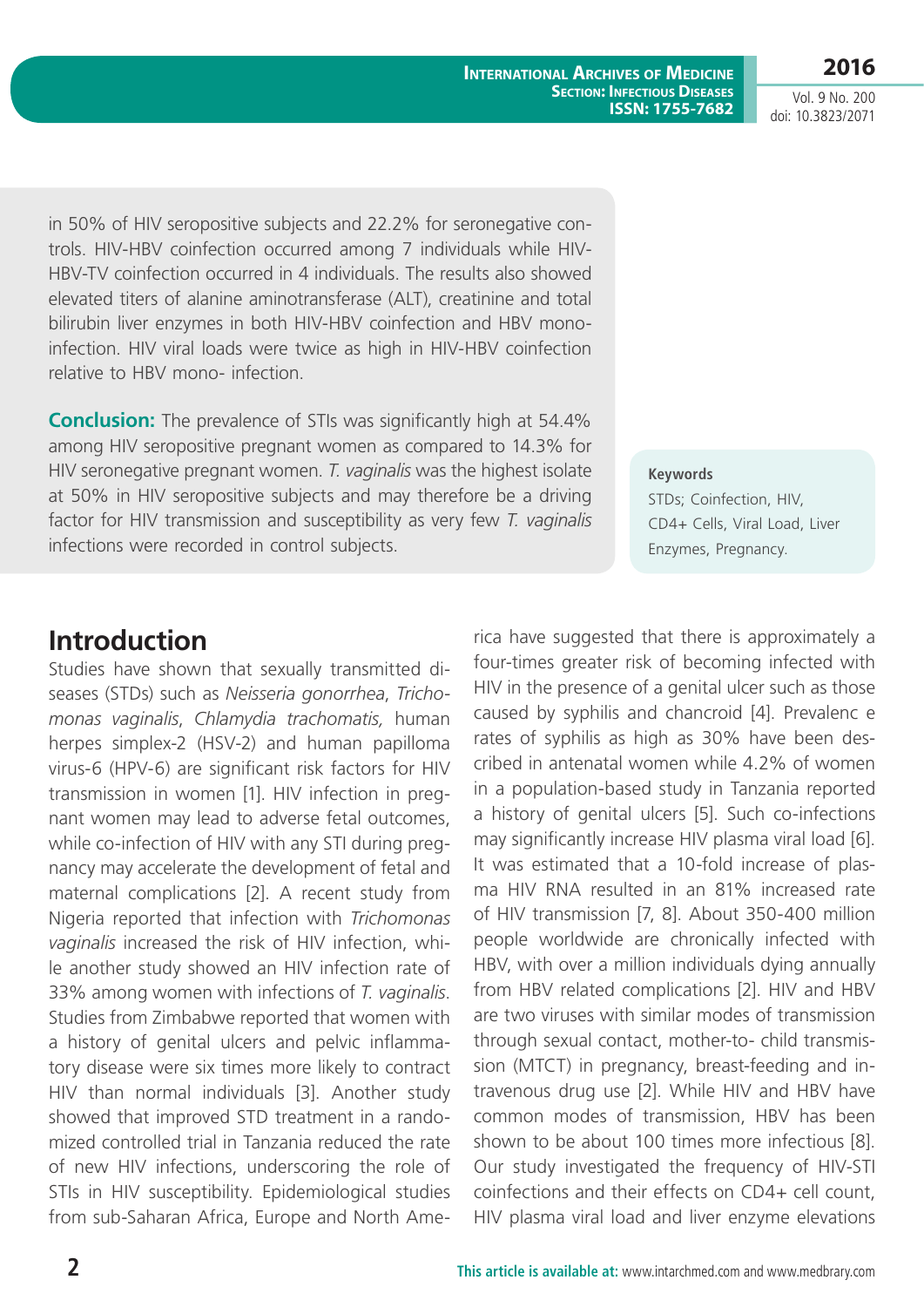© Under License of Creative Commons Attribution 3.0 License **3**

**International Archives of Medicine Section: Infectious Diseases ISSN: 1755-7682**

Vol. 9 No. 200 doi: 10.3823/2071

**2016**

among HIV seropositive women who attended antenatal clinics at Akure in Ondo State of Nigeria. It is expected that the findings from our study would enable clinicians to better manage HIV coinfections in both pregnant and non-pregnant women so as to reduce complications that pose a risk for fetal mortality and maternal morbidity.

# **Methods**

#### **Study centers**

This prospective study was conducted from November 2014 to December 2015 at four antenatal health care centers at Akure in Ondo State, Nigeria. The study included 240 participants, with 114 HIV seropositive and 126 seronegative women in their third trimester of pregnancy. The mean ages for the seropositive and seronegative women were 31.81 and 29.05 years respectively. Approval for the study was obtained from the Ondo State Hospital Management and Ethics committee, while informed consent was received from all participants following questionnaire responses and examination of case files managed by the attending physicians.

#### **Inclusion Criteria**

Informed consent, pregnancy in the third trimester and participation in the highly active antiretroviral therapy (HAART) were criteria for inclusion in the study. There was no age restriction for participation, as all subjects were required to keep all physician appointments throughout the study.

#### **HIV screening**

Blood was collected by venupuncture from each participant. A measured small aliquot was applied onto the HIV-1/2 strip (Determine Test, Alere, UK) for preliminary determination of HIV serostatus. Confirmatory test for HIV infection was performed using an ELISA procedure (Abbott Laboratories, Chicago, IL, USA).

#### **Immunological Assessment**

CD4+ cell counts were carried out by standard cytometric procedure following manufacturer's instructions (CyFlow SL-3, Partec, Germany®), and with the establishment of a baseline cell count [10]. The counts were repeated at 3 and 6 months later.

#### **Viral load measurement**

Serum aliquots from the whole blood collection were also used for the HIV viral load assessment. Serum was separated from whole blood by centrifugation at room temperature within 6 hours of blood collection, aliquoted, and frozen at -70°C until processing for viral load measurement. The viral load (plasma HIV RNA copies) which quantifies the viral burden of HIV in the blood was assayed only in HIV seropositive subjects. The COBAS<sup>®</sup> AmpliPrep TaqMan HIV-1 Qual test (version 3.2 series 3.3) kit was employed for the assay [11].

#### **Sexually transmitted infections (STIs)**

Some sexually transmitted infections (STIs) among the study participants were determined using sera from both HIV infected and HIV non-infected pregnant women. Only clear non- haemolysed specimens were used. Specimens were brought to room temperature after being thawed. An automated chemistry analyser (Vitros 350) was employed for determination of liver enzymes following manufacturer's instructions. A modified ELISA method was used for detection of hepatitis B virus (HBV), hepatitis C virus (HCV), human papilloma virus-6 (HPV-6) and herpes simplex virus type-2 (HSV-2). A positive HBV infection was indicated by the demonstration of hepatitis B virus surface antigen (HBsAg). In this procedure, two drops of plasma were transferred to the cassettes containing coated antigen (Abon Biopharm (Hangzhou) Co. Ltd, Hangzhou, China). Thereafter, a drop of buffer (reagents A and B) was added to the cassettes and the assay was timed for 10 -20 minutes and visually observed for a formation of two red colored bands as an indication of a positive test. The rapid plasma reagin test (VDRL)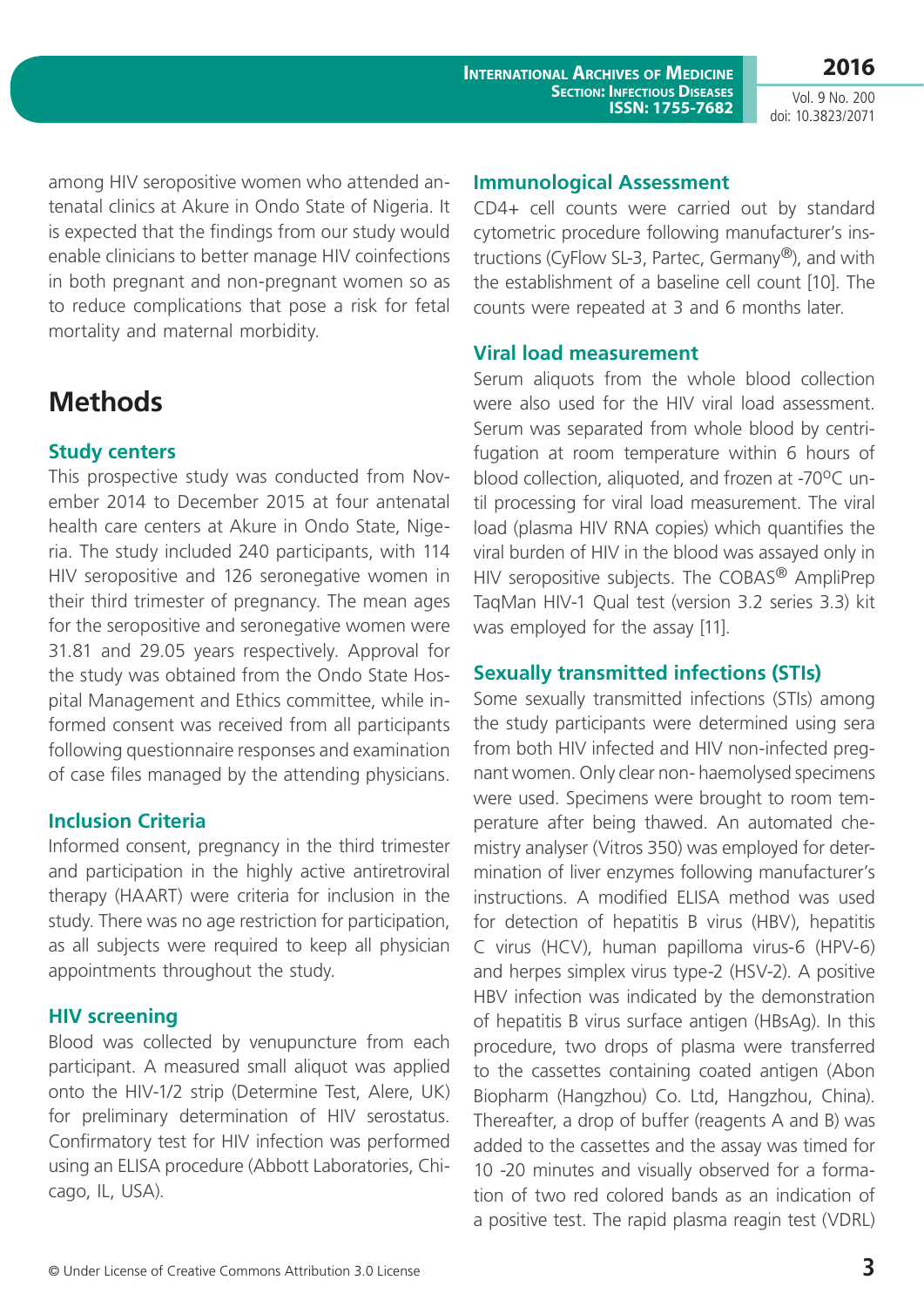**2016**

Vol. 9 No. 200 doi: 10.3823/2071

was used for the detection of infection with *Treponema pallidum*, the causative agent of syphilis. *T. vaginalis* was detected by preparing a wet smear on a clean grease-free slide with a drop of sterile normal saline and high vaginal fluid sample collected from the subjects. Each participant presenting with *T. vaginalis* was initially examined for clinical symptoms of yellow discharge, abnormal vaginal odour, vulval itching and signs of colpitis macularis (''strawberry cervix'') purulent vaginal discharge and vulvar erythema. While sensitivity of symptoms and signs is relatively low, nonetheless, clinical manifestations are routinely used to identify patients for whom wet mount examination would likely have low yield. Subsequently, the wet mount slide was examined under the microscope for highly motile tiny spear shaped flagellates with an axostyle. This slide examination was performed within 10 to 20 min of sample collection.

The presence of *Chlamydia trachomatis* in high vaginal swab sample was determined by an enzyme immunosorbent assay (EIA) using cervical mucus obtained from the vaginal posterior fornix of each subject. Each sample was introduced into a cassette containing coated antigen, rinsed by buffer (reagents A and B), processed according to the instructions of the manufacturer (ABON, Abon Biopharm (Hangzhou) Co., Ltd., Hangzhou, China) and visually observed also for a formation of two colored bands as an indication of a positive test.

Similarly, high vaginal swab was collected from the posterior fornix from each pregnant subject by the attending physician using sterile bivalve speculum (Changzhou Huankang Medical Devices Co. Ltd, Changzhou City, China) and sterile cotton-tipped applicator (Evepon Industrial Limited, Onitsha, Anambra, Nigeria) into freshly prepared sterile thioglycollate medium and incubated at 37°C for 24 h for growth. Thereafter a loopful of the sample was streaked onto freshly prepared agar plates (proteose peptone agar supplemented with 5% serum) for isolation of *N. gonorrhoeae*. The organism was identified by sugar fermentation test that included glucose, maltose, sucrose and lactose. Only gram negative diplococci isolates with bean-shaped colonies that were also positive for glucose fermentation were confirmed as *N. gonorrhoeae.*

#### **Statistical Analysis of Data**

Statistical evaluation was done using student *t*- test and one- way analysis of variance (ANOVA) with p ≤ 0.05 as a measure of statistical significance. SPSS (Chicago, IL, SPSS Inc., 2007) version 17.0 for Windows® was used to perform the analysis.

### **Results**

**Tables 1** and **2** show the distribution of sexually transmitted infections (STIs) among HIV seropositive and seronegative pregnant women in the study po-

**Table 1.** Profile of sexually transmitted infections in relation to age among HIV seropositive pregnant women.

| <b>Age Range</b> | No of Subjects<br><b>With STIs</b> | <b>TV</b>                | <b>HBV</b>               | <b>HCV</b>               | <b>HSV-2</b>             | HPV-6                    | <b>VDRL</b>              | Chlamydia<br>trachomatis | <b>Neisseria</b><br>gonorrhoeae |
|------------------|------------------------------------|--------------------------|--------------------------|--------------------------|--------------------------|--------------------------|--------------------------|--------------------------|---------------------------------|
| <19              | $\Omega$                           | $\overline{\phantom{a}}$ |                          |                          |                          | $\overline{\phantom{a}}$ | $\qquad \qquad -$        | $\overline{\phantom{a}}$ |                                 |
| $20 - 25$        | 3                                  |                          | $\overline{\phantom{0}}$ | $\overline{\phantom{0}}$ |                          | $\overline{\phantom{a}}$ | $\overline{\phantom{a}}$ | $\overline{\phantom{a}}$ | $\overline{\phantom{a}}$        |
| $26 - 31$        | 20                                 |                          | 3                        | $\overline{\phantom{a}}$ |                          | $\overline{\phantom{a}}$ | 3                        |                          | $\overline{\phantom{a}}$        |
| 32-37            | 32                                 | 16                       |                          | $\overline{\phantom{a}}$ |                          | 5                        |                          |                          | 5                               |
| 38-43            |                                    | 3                        | $\mathcal{L}$            | $\overline{\phantom{a}}$ | $\overline{\phantom{a}}$ |                          |                          | $\overline{\phantom{a}}$ | $\overline{\phantom{a}}$        |
| Total            | 62                                 | 31                       |                          | $\overline{\phantom{0}}$ | 5                        | 6                        | 6                        |                          |                                 |

TV: Trichomonas vaginalis, HBV: hepatitis B virus, HCV: hepatitis C virus, HSV: herpes simplex virus type 2, HPV: human papilloma virus-6, VDRL: veneral disease research laboratory-Syphilis, Chlamydia trachomatis, Neisseria gonorrhoeae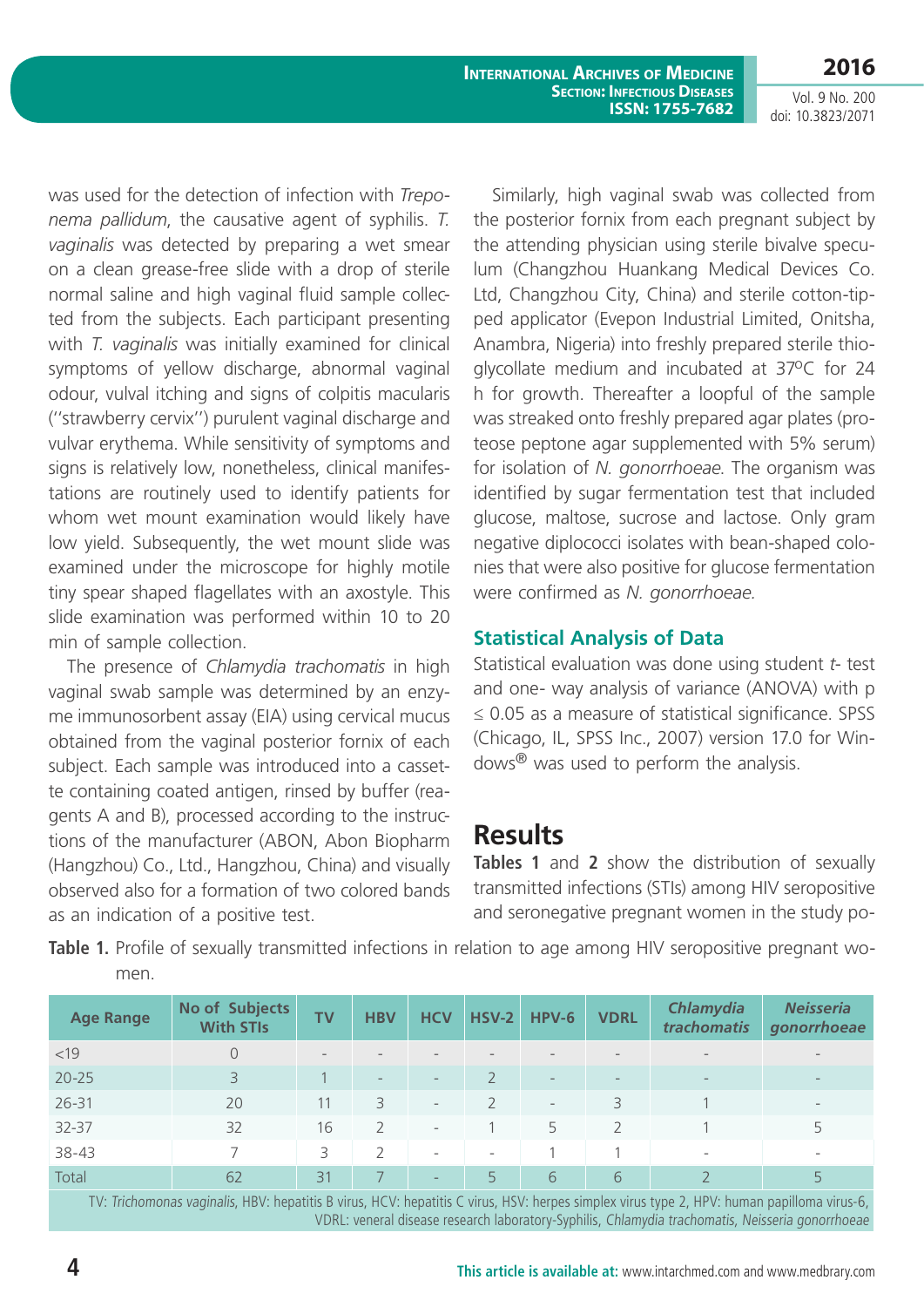Vol. 9 No. 200 doi: 10.3823/2071

| <b>Age Range</b>                                                                                                                      | No of Subjects<br><b>With STIs</b> | <b>TV</b>                | <b>HBV</b>    | <b>HCV</b>               | $HSV-2$                  | $HPV-6$                  | <b>VDRL</b>              | <b>Chlamydia</b><br>trachomatis | <b>Neisseria</b><br>gonorrhoeae |
|---------------------------------------------------------------------------------------------------------------------------------------|------------------------------------|--------------------------|---------------|--------------------------|--------------------------|--------------------------|--------------------------|---------------------------------|---------------------------------|
| <19                                                                                                                                   |                                    |                          |               |                          |                          |                          | $\qquad \qquad -$        | $\overline{\phantom{a}}$        |                                 |
| $20 - 25$                                                                                                                             |                                    |                          |               | $\overline{\phantom{a}}$ |                          |                          | $\overline{\phantom{a}}$ |                                 |                                 |
| $26 - 31$                                                                                                                             |                                    | 3                        |               | $\overline{\phantom{a}}$ |                          | $\overline{\phantom{a}}$ |                          |                                 |                                 |
| $32 - 37$                                                                                                                             | 4                                  | $\overline{\phantom{a}}$ |               | $\overline{\phantom{a}}$ |                          | $\overline{\phantom{a}}$ |                          |                                 |                                 |
| 38-43                                                                                                                                 |                                    | $\overline{\phantom{a}}$ |               | $\overline{\phantom{a}}$ | $\overline{\phantom{a}}$ | $\overline{\phantom{a}}$ | $\Omega$                 | 0                               | $\Omega$                        |
| Total                                                                                                                                 | 18                                 | $\overline{4}$           | $\mathcal{R}$ | $\qquad \qquad -$        |                          |                          |                          | 4                               |                                 |
| TV: Trichamonas vaginalis UDV: honotitis P virus UCV: honotitis C virus USV: hornos simpley virus type 2 UDV: human napilloma virus 6 |                                    |                          |               |                          |                          |                          |                          |                                 |                                 |

**Table 2.** Profile of sexually transmitted infections in relation to age among HIV seronegative pregnant women.

V: herpes simplex virus type 2, HPV: hi VDRL: veneral disease research laboratory-Syphilis, Chlamydia trachomatis, Neisseria gonorrhoeae

pulation. Diagnostic tests showed that 62 (54.4%) of the 114 seropositive women were positive for STIs, compared to 18 (14.3%) of the seronegative women. The vaginal wet mount procedure was used to demonstrated the presence of *T. vaginalis* infection in 31 (50%) of the 62 HIV who had STIs, compared to seronegative women with S re also revealed HBV infection  $HSV-2$  infection in five  $(8.0)$ six (9.7%) of the seropositive women. On the other hand, the results in **Table 2** show that the numbers and the overall percentages of seronegative women who had HBV, HSV-2, HPV-6, *N. gonorrhoeae* and syphilis were significantly lower than in those who were HIV seropositive. Among the seronegative pregnant women with STIs, 16.6% had HBV, only one had HSV-2 infection and two had HPV-6 infections. Proteose peptone agar and sugar fermentation cultures revealed *N. gonorrhoeae* infection in five (8.0%) of the seropositive pregnant women. The VDRL test demonstrated *T. pallidum* syphilis infection also in six (9.7%) of the seropositive women. Only two (3.2%) of the seropositive women were positive for *Chlamydia trachomatis* infection*.* On the other hand, only two of the seronegative women had *N. gonorrhoeae* infection while another two were positive for the syphilis test. HCV infection was not detected in any of the study participants. **Tables 1** and **2** also show the distribution of STIs

| HIV seropositive women  | group      |     | <b>Counts</b>              | lo  |
|-------------------------|------------|-----|----------------------------|-----|
| four (22.2%) of the 18  |            | No. |                            |     |
| TIs. Our ELISA procedu- | <b>Vrs</b> |     | cells/mm <sup>3</sup> copi |     |
| on in seven (11.3%) and | $20 - 25$  | q   | 427                        | 4.1 |
| %) as well as HPV-6 in  | $26 - 31$  | 36  | 438                        | 3.9 |
|                         |            |     |                            |     |

| Table 3. Prenatal and postnatal CD4+ cell counts |
|--------------------------------------------------|
| and HIV viral load in HIV seropositive preg-     |
| nant women.                                      |

|                      | <b>Prenatal</b> | <b>Postnatal</b>        |                          |                       |                          |  |
|----------------------|-----------------|-------------------------|--------------------------|-----------------------|--------------------------|--|
| Age<br>group         | No.             | $CD4+$<br><b>Counts</b> | <b>HIV viral</b><br>load | $CD4+$<br>counts      | <b>HIV viral</b><br>load |  |
| yrs                  |                 | cells/mm <sup>3</sup>   | <b>RNA</b><br>copies/mL  | cells/mm <sup>3</sup> | <b>RNA</b><br>copies/mL  |  |
| $20 - 25$            | $\mathcal{Q}$   | 427                     | 4.313                    | 383                   | 3.270                    |  |
| $26 - 31$            | 36              | 438                     | 3.987                    | 401                   | 4.373                    |  |
| 32-37                | 57              | 378                     | 19.742                   | 626                   | 2.460                    |  |
| 38-43                | 12              | 475                     | 3.280                    | 419                   | 3.351                    |  |
| Mean<br>counts       | 429             | 7.830                   | 457                      | 3.363                 | 70.05                    |  |
| Negative<br>Controls | 750             |                         |                          |                       | 76.19                    |  |

among various age groups of the study population. There was no association between age groups and prevalence of STIs. **Table 3** shows the differences between the prenatal and postnatal CD4+ and HIV viral loads among the various age groups of HIV seropositive pregnant women. The results show a range of 373 to 475 for the CD4+ cells/mm<sup>3</sup> for the HIV seropositive pregnant women, a range that is significantly lower than those for the seronegative pregnant women. Also the lowest CD4+ cell count of 378 cells/mm<sup>3</sup> and the highest HIV viral load of 19,742 RNA copies/mL were found in the 32- 37 year age group, showing a correlation between high viral load and low CD4+ cell numbers. In the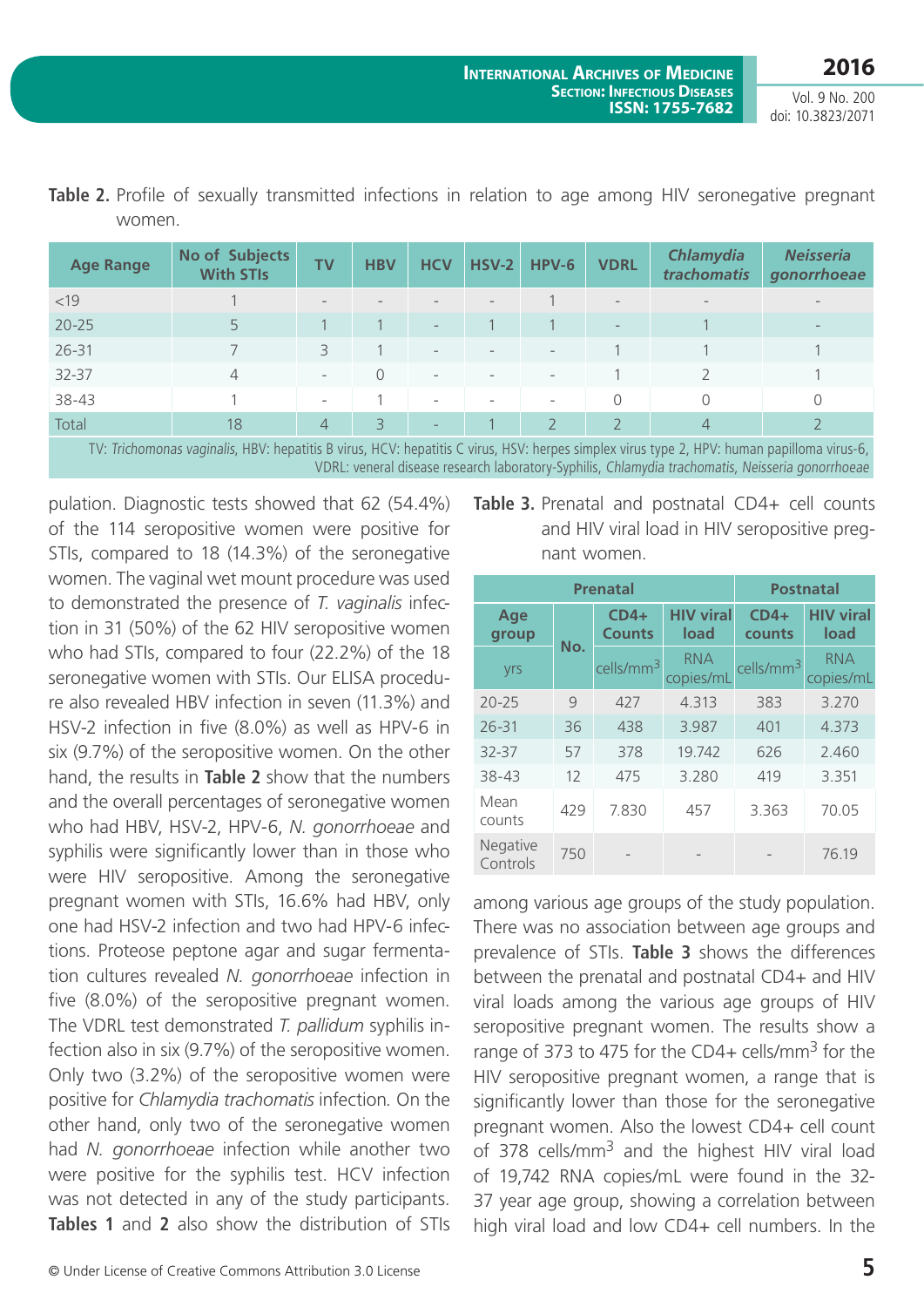**International Archives of Medicine Section: Infectious Diseases ISSN: 1755-7682**

Vol. 9 No. 200 doi: 10.3823/2071

**2016**

Table 4. Prenatal and postnatal CD4+ counts, HIV viral load and liver enzymes in HIV-HBV co-infected pregnant and normal control women.

|                             | <b>Normal</b><br><b>Control</b> | <b>HBV</b><br>alone | <b>HIV-HBV</b><br><b>Pre-Postnatal</b> |
|-----------------------------|---------------------------------|---------------------|----------------------------------------|
| CD4+ cells (cells/mm3       | 750                             | 781                 | 327-387                                |
| HIV load<br>(RNA copies/mL) |                                 |                     | 8.787-4.705                            |
| ALT enzyme (IU/L)           | 19                              | 22                  | 59-75                                  |
| Creatinine (mg/dL)          | $0.5 - 1$                       | 50                  | $43 - 50$                              |
| Bilirubin (mg/dL)           | 1.5                             |                     | 11-35                                  |

postnatal period, the highest CD4+ count of 626 cells/mm3 and the lowest HIV viral load were also recorded among the 32-37 year age group, indicating an improvement in the health status of the women in that age group after child delivery. The results did not show any correlation between age and viral load, nor with CD4 cell counts among the HIV seropositive women. We did additional analysis with the seven pregnant women who had HIV/HBV coinfection. The results of their CD4+ cell counts, HIV viral loads, liver enzymes of alanine aminotransferase (ALT), creatinine and bilirubin are presented in **Table 4**. The results show that the mean CD4+ cells in normal seronegative pregnant women was 750 cells/mm<sup>3</sup>, 781 cells/mm<sup>3</sup> for women with HBV monoinfection, 429-457 cells/mm<sup>3</sup> for HIV monoinfected women and 327-387 cells/ $mm<sup>3</sup>$  for prenatal and postnatal HIV-HBV coinfected women. These results show the CD4+ adverse reducing effect of HBV infection in HIV seropositive women. **Table 4** also shows that the mean prenatal and postnatal plasma HIV viral loads for the HIV-HBV coinfected women were respectively 8,787 and 4,705 RNA copies/mL, which were significantly much higher than the 7,830 and 3,363 RNA copies/mL for the HIV mono-infected women. These numbers again show a correlation between increased HIV viral load and lower CD4+ cell counts. The results also show that the prenatal mean titers of ALT (59 IU/L), creatinine (43mg/dL) and bilirubin (11mg/dL) and also the postnatal titers of HIV-HBV coinfected women were 10 -20 times higher than those of normal seronegative women. These increases in the liver enzyme titers reflect the deleterious inflammatory effect of HBV co-infection in HIV seropositive women.

### **Discussion**

The study investigated the prevalence of coinfection of HIV with selected sexually transmitted infections as well as their effects on the  $CD4 +$  cell counts, plasma HIV viral loads, and liver enzymes among 114 HIV seropositive pregnant women at antenatal clinics in Akure, Ondo State between November 2014 and December 2015. HIV seronegative pregnant women in the third trimester of pregnancy served as controls. The study revealed the remarkable effect of STI co-infections in the prognosis of HIV infection among HIV seropositive pregnant women. Sixty two (54.4%) of the HIV seropositive pregnant women had a co-infection of one or more STI, compared to 18 (14.3%) of HIV seronegative pregnant women. Interestingly, 31 (50%) of the 62 HIV seropositive pregnant women with STI coinfections had a co-infection of *T. vaginalis,* while five to seven co-infected women had a co-infection with HBV, HSV-2, HPV-6, T. pallidum and N. gonorrhoeae. These observations would suggest and that STIs, particularly *T. vaginalis,* may constitute a significant risk factor for HIV susceptibility in women. The preponderance of *T. vaginalis* infection among HIV seropositives is particularly interesting in many instances [12], as other studies have noted that *T. vaginalis* infection may expand the portal of entry for HIV in exposed individuals, thus facilitating HIV transmission and increasing HIV shedding [13, 14]. Investigators have reported that wet mount procedure that is often used for *T. vaginalis* screening seems to have a low sensitivity of about 70%. Nonetheless, clinical symptoms have been used to supplement the diagnosis of infected patients [15]. Findings from this and other studies suggest that *T.*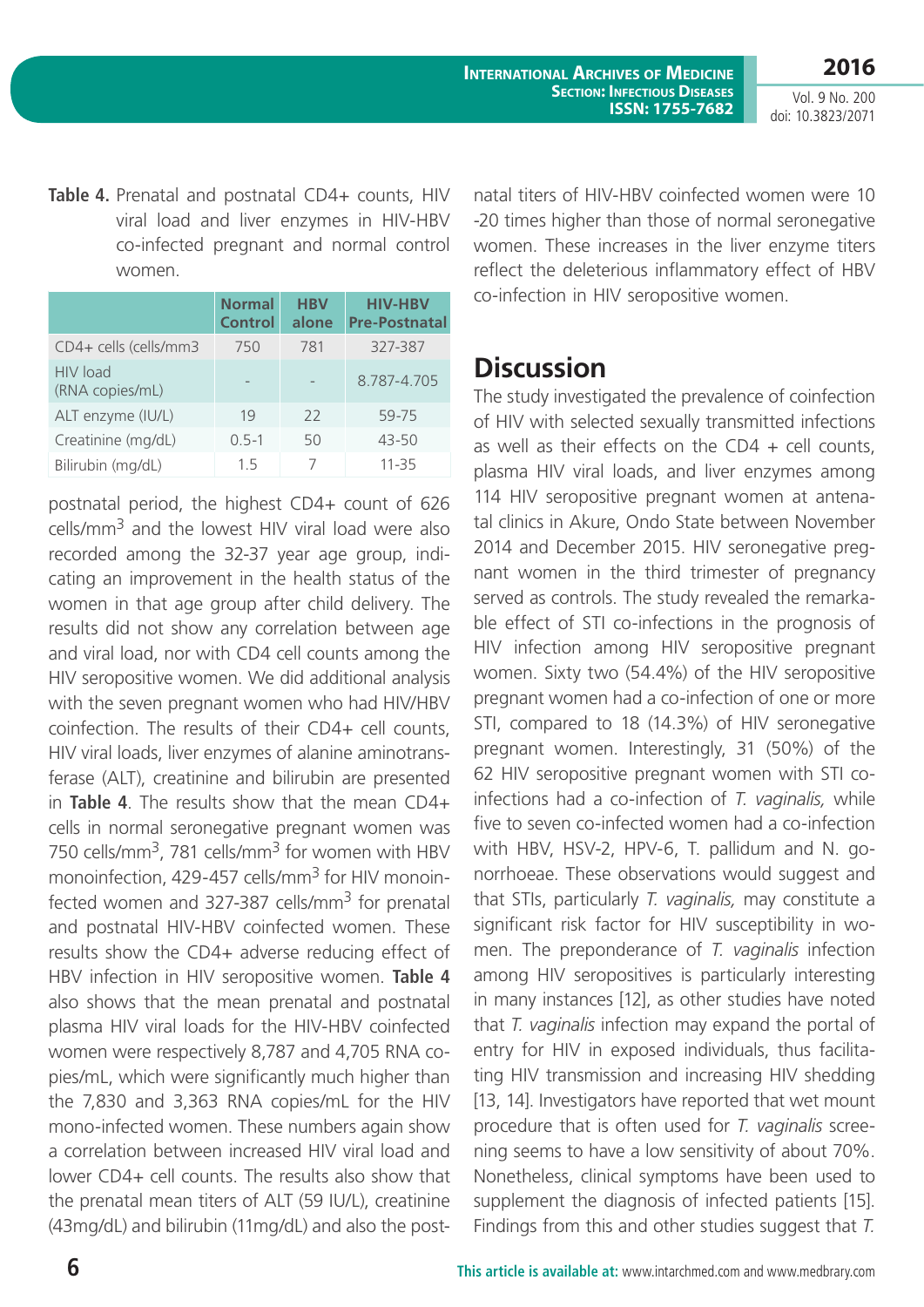**International Archives of Medicine Section: Infectious Diseases ISSN: 1755-7682** **2016**

Vol. 9 No. 200 doi: 10.3823/2071

*vaginalis* and HIV may predispose one to another and vice versa [14]. Given the current availability of antiretroviral drugs in developing countries and the contribution of *T. vaginalis* infection on HIV transmission, it is evident that appropriate and prompt treatment of *T. vaginalis* infection would be essential to reducing the incidence of HIV infection [14].

Some studies have reported that HBV and HIV coinfection may not play a significant role in HIV disease progression [16] but that antiretroviral therapy may increase the risk of hepatotoxicity when starting HIV therapy [17] and also elevating the risk of hepatic flares when active treatment for both HIV and HBV is disrupted [18]. The effects of HIV coinfection with HBV on CD4 cell counts, HIV viral load and liver enzymes were also evaluated in our study. While the ALT value in normal individuals  $is \leq 19$  IU/L for women, the value was however elevated in HIV-HBV coinfection. ALT is a marker of liver inflammation or other hepatocyte damage. However, it has been shown that normal ALT levels can also be associated with liver disease progression, particularly in HBeAg negative and HIV coinfected patients. Our results show that the mean CD4+ T cell counts and plasma viral loads among the 7 individuals both at antenatal and post natal periods were significantly different. We also noted abnormal high titers of ALT of 59 -75 IU/L, creatinine at 43-50mg/dL and total bilirubin of 11-35mg/ dL at both antenatal and postnatal periods. These high values in **Table 4** are indicative of progressive liver damage [19, 20, 21]. Analysis of the profile of the four others with three HIV-HBV-TV coinfections showed a mean CD4+ T cell count of 314.75 cells/  $mm<sup>3</sup>$  compared to 405.3 cells/mm<sup>3</sup> for three individuals with only HIV-HBV coinfection. The mean viral load of the women with three coinfections was 4,375.5 RNA copies/mL, compared to 1,255 RNA copies/mL for the HIV-HBV coinfected individuals, thus representing a threefold decrease. The results of this study suggest that HIV coinfection with *T. vaginalis* may amplify and facilitate HIV infection. Our study is important in that it comprehensively evaluated the effect of STIs in HIV progression among HIV seropositive women in the third trimester of their pregnancy. The pathological complications to mother and fetus that may result from HIV-STI coinfections may result in multiple organ damage and lead to severe development fetal complications as well maternal morbidity and mortality.

# **Conclusion**

In conclusion, our study showed the high prevalence of STIs among HIV seropositive pregnant women, with about a four-fold increase (54.4%) over the 14.3% prevalence among the HIV seronegative controls. The study also revealed that *T. vaginalis* was the predominant STI among the HIV-STI coinfected seropositive group (50%) as compared to the 22.2% among the HIV seronegative mothers. The study compared the mean CD4+ cell count, plasma viral load and liver enzymes among selected 7 individuals with HIV-HBV coinfection and showed that the mean CD4+T cell and plasma viral load at antenatal period was 327 cells/mm<sup>3</sup> and 8,787 RNA copies/mL respectively while mean CD4+T cell count and plasma viral load at postnatal period were 337.25 cells/mm<sup>3</sup> and 4,705 RNA copies/mL Similarly, results from the liver enzymes (ALT, creatinine, total bilirubin) also revealed no significant difference in values in both the antenatal and postnatal period among the subjects [17, 18].

#### **Limitation of the Study:**

The sensitivity of the techniques employed may have posed some limitation in the study. The detection of *T. vaginalis* by wet mount, syphilis by non treponemal rapid plasma reagin and *C. trachomatis* may have lowered sensitivity values. We are nonetheless, aware of sensitive techniques such as nucleic acid test (NAT) for gonorrhoea as well as immunofluorescence for DNA amplification for *C. trachomatis*  both of which are often not available in resource constraint centers.